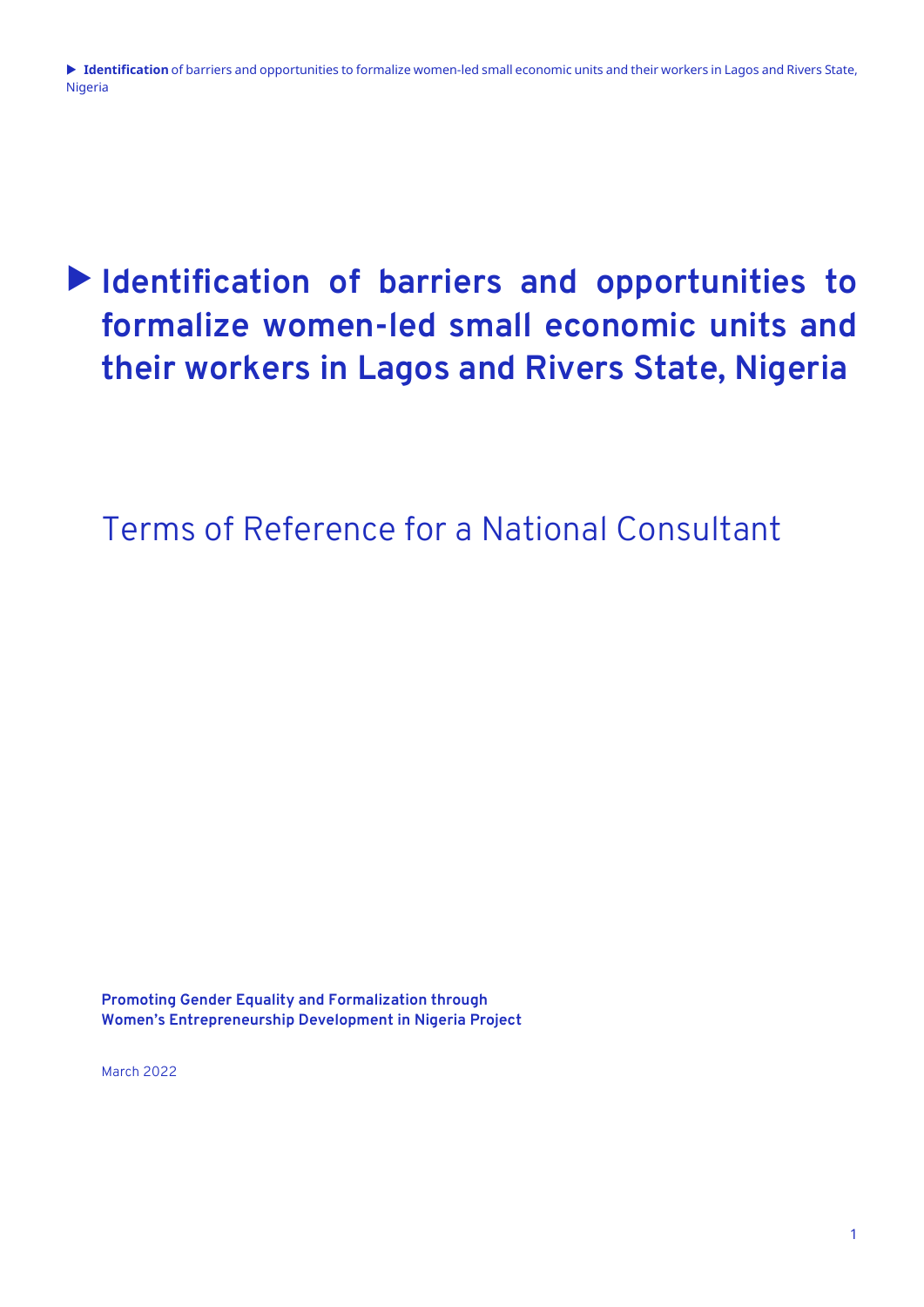# 1. **Background**

#### **1.1 Nigeria**

The ILO Recommendation on the Transition from the Informal to the Formal Economy, 2015 (No. 204) $^{\rm l}$  calls on member States to design coherent and integrated strategies to facilitate the transition from the informal to the formal economy, and recognizes the need for tailored approaches to address the diversity of situations and the specificity of national circumstances. Supporting enterprise formalization as a means of creating decent work opportunities for workers and economic units in the informal economy is a prominent pillar of the policy recommendations formulated in Recommendation 204.

In line with this, the ILO has recently launched the "Promoting Gender Equality and Formalization through Women's Entrepreneurship Development in Nigeria" project. One of the objectives of this project is to support the government and social partners to formulate and pursue locally adapted, evidence-based and strategic recommendations to promote women's entrepreneurship development and facilitate the formalization of their legal status and the status of their workers, in order to improve working conditions and the resilience of the businesses.

#### **How is enterprise formalization defined?**

Enterprise formalization means bringing enterprises under the regulation with the advantages and obligations that this entails. It includes the extension of the scope of fiscal, labour and social security regulation to all enterprises, the legal recognition and registration of enterprises and compliance with legal requirements. In order to measure informality among economic units, it is necessary to determine 1) to what extent economic units are registered with the relevant agencies at the national level, and 2) to what extent they comply with the regulations that apply to them (e.g. on business, tax, social, labour issues).

Source[: Theory of Change: Enterprise formalization for decent work.](https://www.ilo.org/empent/Publications/WCMS_820591/lang--en/index.htm)

In 2021, the ILO has piloted a **[Business Formalization Coaching Initiative](https://www.ilo.org/empent/areas/ef/WCMS_828314/lang--en/index.htm)**. This is a participatory training activity aimed to equip a group of coaches, based in Nigeria, Rwanda and Uganda, to support a pool of young agri-entrepreneurs to formalize their enterprises. The initiative has supported coaches to identify business formalization requirements and incentives in their country and document them in a national coaching framework. The coaching framework contains information about business registration procedures in Nigeria, tax registration processes, social security registration and other issues related to employees as well as some preliminary information on existing incentives for business formalization (e.g. financial support, public procurement opportunities and access to government support). The coaching initiative has also capacitated the coaches to assist entrepreneurs along their formalization journey. It was implemented in partnership with JR Farms Africa and the Food and Agriculture Organization (FAO). Information and lessons from this coaching initiative will feed into the project on gender equality and formalization through women's entrepreneurship development in Nigeria.

Against this background, an identification of the barriers and opportunities to formalize these women-owned informal enterprises and their workers will be undertaken. The study complements the assessment of the framework conditions on women's entrepreneurship and of barriers to formalization of women enterprises in Nigeria ("WED assessment")

#### **1.2 Promoting Gender Equality and Formalization through Women's Entrepreneurship Development in Nigeria Project**

The International Labour Organisation has a long history of supporting entrepreneurship development in Nigeria. Promoting Gender Equality and Formalization through Women's Entrepreneurship Development in Nigeria' Project is a 20-month project and is scheduled to run from August 2021 to April 2022. The overall **objective** of the project is to support key actors in the business ecosystem to adopt approaches and policies that respond to the needs of women entrepreneurs in Nigeria, particularly in the informal economy. The project is expected to support partners in three main areas: 1. Supporting Government and social partners to address the barriers for women's entrepreneurship development and

 $1$  The complete text of the Recommendation is available here.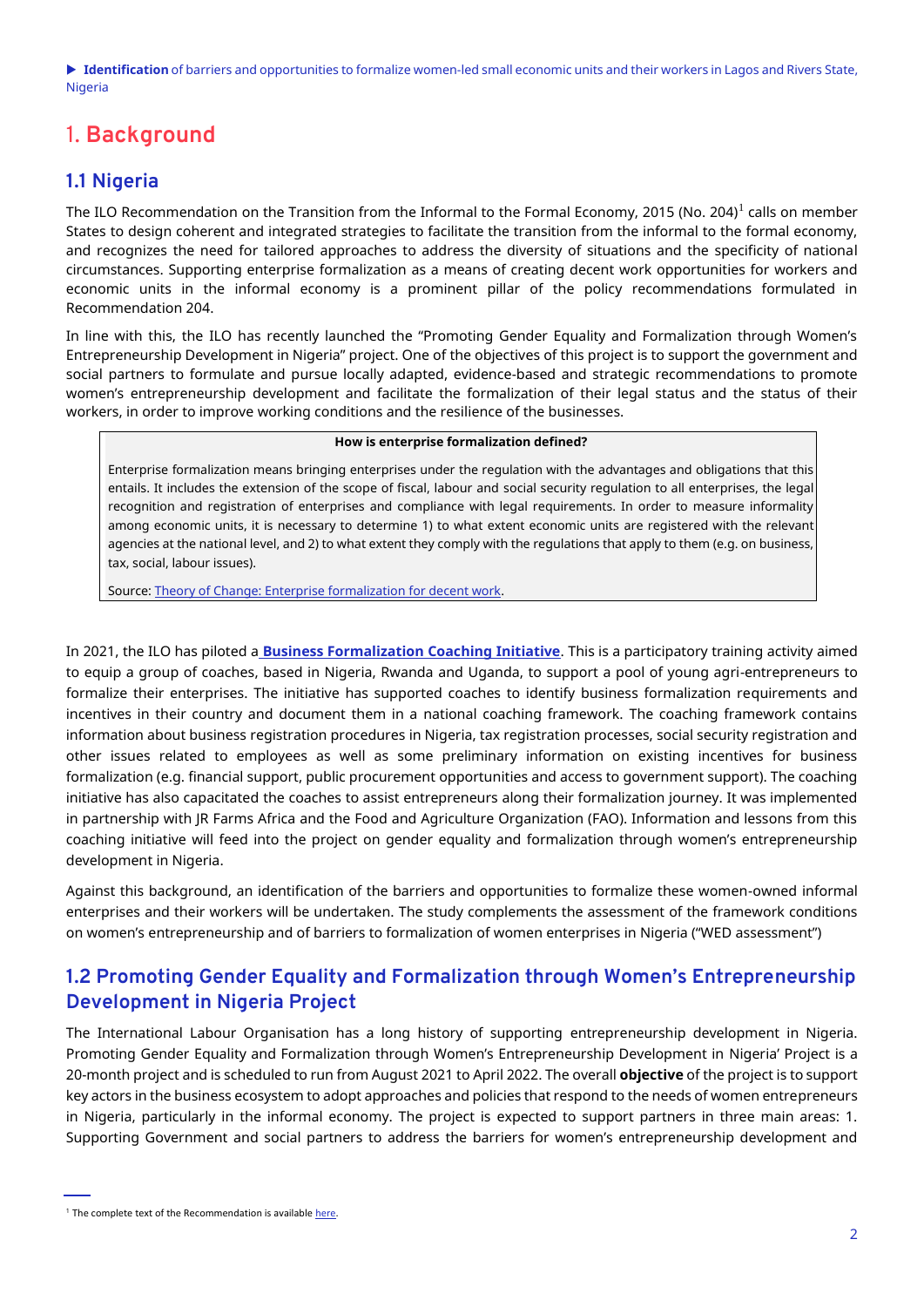formalisation. 2. Strengthening Government and other business environment actors to expand their actions on WED and formalization focusing on legal and policy issues/framework, monitoring mechanism for learning, advocacy efforts and direct support to women-entrepreneurs. 3. Supporting Nigeria's Employers Consultative Association (NECA) to adopt gender-responsive measures by employer organisation to better target, serve women entrepreneurs, and widen its representation.

# **2. Methodology**

The assignment will take place as follows:

#### **2.1 Desk research (5 days):**

- 1. Identify the business formalization actors and processes in Lagos and Rivers states, Nigeria through a review and adaptation of the existing enterprise formalization coaching framework (as mentioned above, see section 3). The coaching framework contains information on relevant registration and compliance requirements and the official agencies/institutions implicated in different steps of formalization (of enterprises and workers). The coaching framework contains information on national formalization actors and processes, which needs to be checked and corrected or complemented to bring it in line with the requirements and processes that apply in Lagos and Rivers State. Based on referrals by the ILO, the consultant will share the enterprise formalization coaching framework with the relevant official agencies/institutions implicated in the different formalization steps, collect their comments, and integrate the required changes in the coaching framework to bring it in line with the actual formalization requirements and procedures that apply in Lagos and Rivers States.
- 2. Identify barriers and opportunities to formalize women-owned micro and small enterprises in Nigeria in general and in Lagos and Rivers States in particular, based on a review of existing information studies and publications, including the coaching framework. The latter contains some information on incentives to formalize, which will be further identified through desk research and for which eligibility criteria will be documented. In terms of formalization barriers, the enterprise formalization team at ILO HQ will share some initial feedback that has been collected through a training of enterprise formalization coaches initiative. This will be the basis for a further review of barriers to formalize women-owned enterprises in Lagos and Rivers State.
- 3. Identify relevant stakeholders with a clear mandate to facilitate and/or stakeholders that may have a role to play in positivity or negatively impacting entrepreneurs' intentions, efforts towards and actual growth, development, and formalization of women- owned enterprises in Lagos and Rivers States. The ILO will provide documents to support this process, such as a long-list of potential 'enterprise formalization stakeholders' and relevant materials that may become available through the WED Assessment process in Nigeria. In other words, the relevant stakeholders may include Government ministries, institutions, agencies (national or subnational level) with a mandate in the area of enterprise development, including women's entrepreneurship development and/or the formalization and compliance of enterprises and the workers they employ; those that support women's entrepreneurship development, social partners, organizations of the informal economy, women's associations and non-governmental actors that work on women's entrepreneurship development and/or formalization (including those that provide business development services, financial services).

#### **2.2 Primary data collection (16 days):**

- 1. Conduct key informant interviews with selected stakeholders identified during the mapping process to gather additional information on barriers and opportunities to formalize women-owned enterprises in Lagos and Rivers State
	- a. Option a): Support the design of a guide for a Focus Group Discussion (FGD) on enterprise formalization barriers and opportunities, which may be used as part of the WED assessment process. The objective of this activity is to support the facilitator of the FGD to further assess particular enterprise formalization barriers and opportunities among women entrepreneurs. The guide will consist, amongst others, of a questionnaire and criteria to select women entrepreneurs that may participate in the FGD.

**Note:** This activity depends on the extent to which the Women's Entrepreneurship Development (WED) assessment process and timing can be aligned with the study to identify barriers and opportunities to formalize.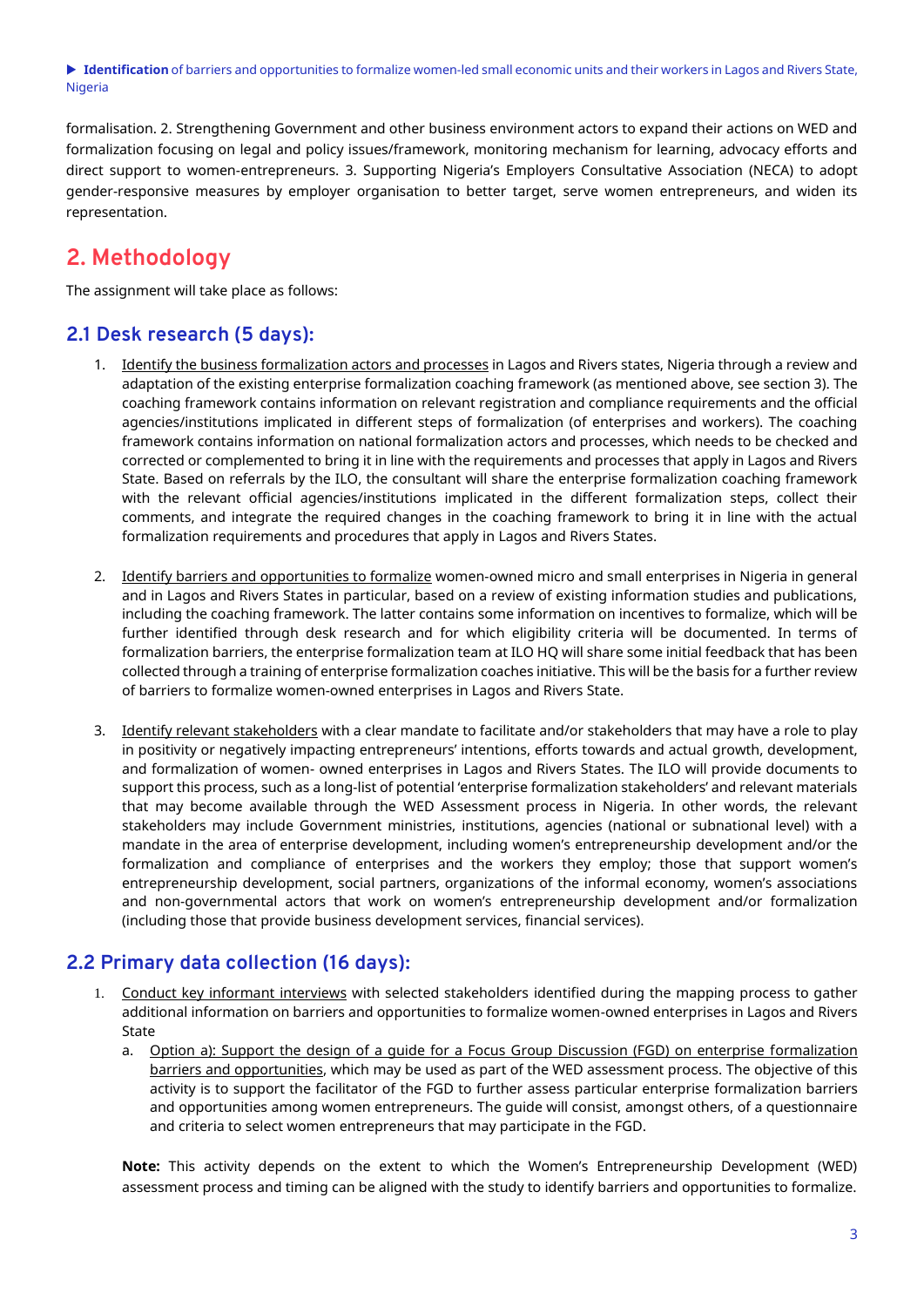b. Option b). If option a) is not feasible, the consultant will conduct interviews with sixteen women entrepreneurs who run an informal enterprise (8 per State) to discuss the identified barriers and opportunities to formalize.

#### **2.3 Report writing and updating of coaching framework (7 days)**

# **3. Responsibilities and Sequence of Activities**

The Consultant is responsible for the coordination and supply of all deliverables as well as a finalized mapping report and coaching framework.

| <b>Sequence of Activities</b>                                                                                                                                                                                                                                                                    | <b>Timeline</b> |
|--------------------------------------------------------------------------------------------------------------------------------------------------------------------------------------------------------------------------------------------------------------------------------------------------|-----------------|
| Desk research<br>Identify the business formalization actors<br>and<br>$\bullet$<br>processes in Lagos and Rivers states.<br>Identify barriers and opportunities to formalize women-<br>$\bullet$<br>owned micro and small enterprises in Nigeria.<br>Identify relevant stakeholders<br>$\bullet$ | 5 days          |
| Primary data collection                                                                                                                                                                                                                                                                          | 16 days         |
| Report writing and updating of coaching framework                                                                                                                                                                                                                                                | 7 days          |

# **4. Expected deliverables and payment calendar**

- Deliverable 1: Inception report which reflects an understanding of the assignment, a draft list of relevant literature and an outline for the mapping report.
- Deliverable 2: Draft report, based on desk research, including a mapping of stakeholders that are involved in the formalization process in the two states and preliminary information and the links between the different actors. This report will also include either a guide for a FGD (option a) or a summary of findings from the interviews with the women entrepreneurs (option b). The draft report will include comments and revisions as requested by the ILO. 30% payment will be made upon submission of deliverable No 2.
- Deliverable 3: Second draft report and updated coaching framework, based on desk research and stakeholder engagements. The second draft report includes a mapping of potential opportunities and barriers to formalization that may come from either internal factors of the women entrepreneurs (sector, size, education, location) or from external factors (e.g. lack of coordination or orientation of certain actors to communicate procedures). The coaching framework is updated with the acquired information and adapted to the two states (in general and with a specific focus on women entrepreneurs). 30% payment will be made upon submission of deliverable No 3.
- Deliverable 4: Finalized mapping report and finalized coaching framework, to the satisfaction of the ILO. 40% payment will be made upon submission of deliverable No 4.

### **5. Duration**

Level of effort required form the consultant is estimated at 28 workdays, between May and June 30, 2022.

### **6. Required profile**

- Minimum of a Master's degree or equivalent in Economics, Political Science, Social Science, Law or a related field.
- Minimum relevant work experience of 5 (five) years in Nigeria including in the areas of women entrepreneurship, informality, formalization and compliance in entrepreneurship or related field.
- Proven expertise and track record in the conducting research and assessments in the areas of women entrepreneurship, formalization, the informal sector, regulatory compliance and/or related fields would be an advantage.